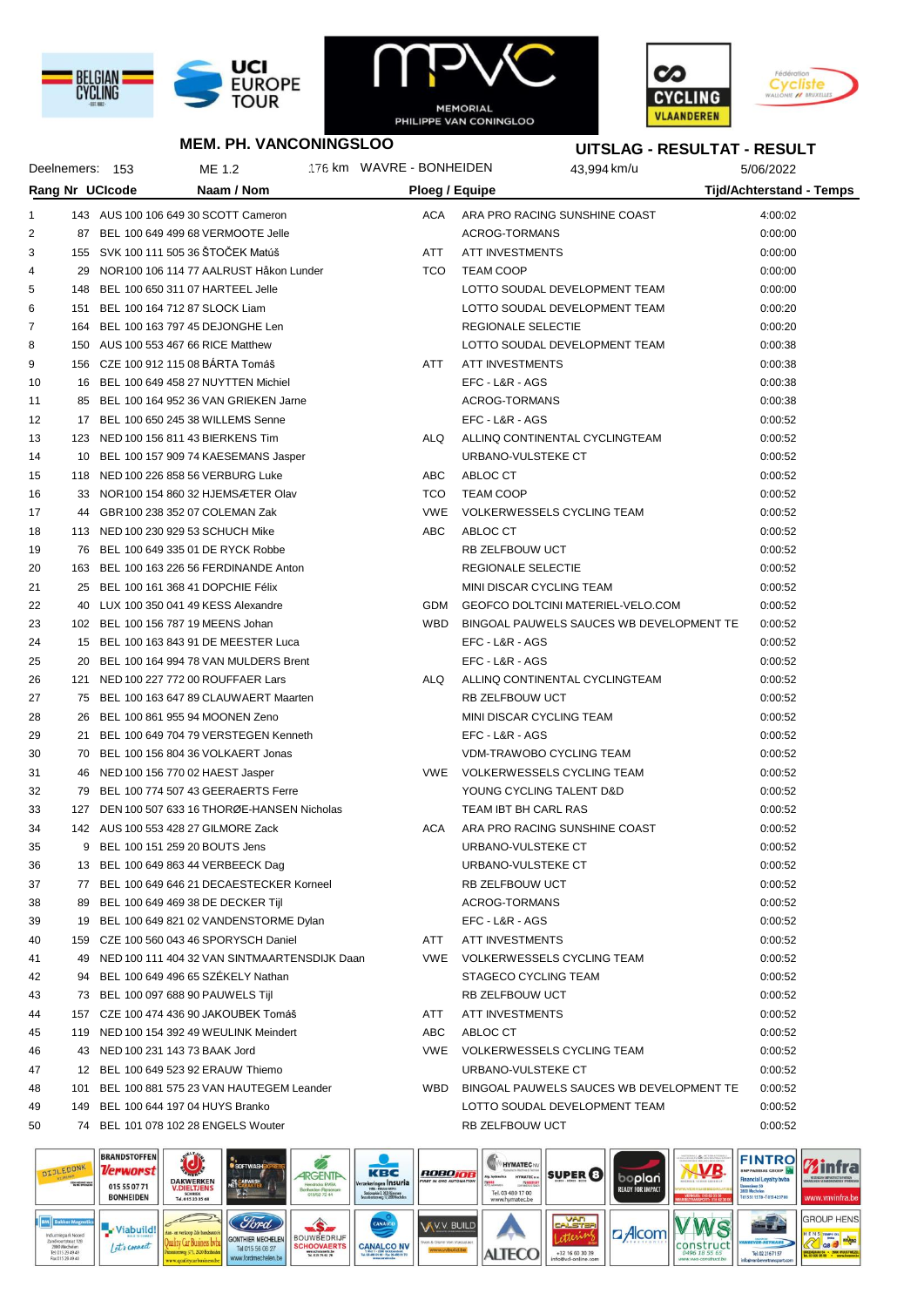





# **MEM. PH. VANCONINGSLOO**

#### **UITSLAG - RESULTAT - RESULT**

| Deelnemers: 153<br><b>Rang Nr UCIcode</b> |    |                                   | ME 1.2                                        |  | 176 km WAVRE - BONHEIDEN |                  | 43,994 km/u                              | 5/06/2022                       |  |
|-------------------------------------------|----|-----------------------------------|-----------------------------------------------|--|--------------------------|------------------|------------------------------------------|---------------------------------|--|
|                                           |    |                                   | Naam / Nom                                    |  | Ploeg / Equipe           |                  |                                          | <b>Tijd/Achterstand - Temps</b> |  |
| 51                                        |    |                                   | 69 BEL 100 877 273 86 VAN STERTHEM Jelle      |  |                          |                  | VDM-TRAWOBO CYCLING TEAM                 | 0:00:52                         |  |
| 52                                        |    |                                   | 125 AUS 100 625 229 48 PATERSON Aden James    |  | ALQ                      |                  | ALLINQ CONTINENTAL CYCLINGTEAM           | 0:00:52                         |  |
| 53                                        |    |                                   | 146 AUS 100 878 353 02 BETTLES Carter         |  | ACA                      |                  | ARA PRO RACING SUNSHINE COAST            | 0:00:52                         |  |
| 54                                        |    |                                   | 34 NOR 100 196 738 06 RAVNØY Johan            |  | TCO                      | <b>TEAM COOP</b> |                                          | 0:00:52                         |  |
| 55                                        |    |                                   | 28 NED 100 234 160 83 LUITEN Niels            |  |                          |                  | MINI DISCAR CYCLING TEAM                 | 0:00:52                         |  |
| 56                                        |    |                                   | 153 BEL 100 650 167 57 VAN RAEMDONCK Cédric   |  |                          |                  | LOTTO SOUDAL DEVELOPMENT TEAM            | 0:00:52                         |  |
| 57                                        |    |                                   | 166 BEL 100 650 019 06 CLYNEN Rhune           |  |                          |                  | REGIONALE SELECTIE                       | 0:00:52                         |  |
| 58                                        |    |                                   | 115 NED 100 232 835 19 HERBEN Luuk            |  | ABC                      | ABLOC CT         |                                          | 0:00:52                         |  |
| 59                                        |    |                                   | 131 DEN 100 538 266 94 ANDREASSON Sebastian   |  |                          |                  | TEAM IBT BH CARL RAS                     | 0:00:52                         |  |
| 60                                        |    |                                   | 22 BEL 100 239 142 21 PORTSMOUTH Tom          |  |                          |                  | MINI DISCAR CYCLING TEAM                 | 0:00:52                         |  |
| 61                                        |    |                                   | 167 BEL 100 111 430 58 RIETJENS Sander        |  |                          |                  | REGIONALE SELECTIE                       | 0:00:52                         |  |
| 62                                        |    |                                   | 122 NED 100 154 385 42 BOOTSVELD Jelle        |  | ALQ                      |                  | ALLINQ CONTINENTAL CYCLINGTEAM           | 0:00:52                         |  |
| 63                                        |    |                                   | 168 BEL 100 163 709 54 DANIELS Lars           |  |                          |                  | REGIONALE SELECTIE                       | 0:00:52                         |  |
| 64                                        |    |                                   | 114 NED 100 152 920 32 SINSCHEK Nils          |  | ABC                      | ABLOC CT         |                                          | 0:00:52                         |  |
| 65                                        |    |                                   | 129 DEN 100 584 406 62 THOMSEN Frederik       |  |                          |                  | TEAM IBT BH CARL RAS                     | 0:00:59                         |  |
| 66                                        |    |                                   | 71 BEL 100 920 390 38 COPPENS Michiel         |  |                          |                  | RB ZELFBOUW UCT                          | 0:00:59                         |  |
| 67                                        |    |                                   | 88 BEL 100 163 598 40 BROUWERS Arno           |  |                          |                  | ACROG-TORMANS                            | 0:00:59                         |  |
| 68                                        |    |                                   | 35 NOR 100 199 047 84 DREGE André             |  | <b>TCO</b>               | <b>TEAM COOP</b> |                                          | 0:00:59                         |  |
| 69                                        |    |                                   | 160 CZE 100 235 618 86 ROTTER Michal          |  | ATT                      |                  | <b>ATT INVESTMENTS</b>                   | 0:01:29                         |  |
| 70                                        |    |                                   | 82 BEL 100 649 488 57 MELLAERTS Robbe         |  |                          |                  | YOUNG CYCLING TALENT D&D                 | 0:01:29                         |  |
| 71                                        |    |                                   | 32 NOR 100 154 136 84 VABØ Tore Andre Aase    |  | <b>TCO</b>               | <b>TEAM COOP</b> |                                          | 0:01:39                         |  |
| 72                                        |    |                                   | 144 AUS 100 728 727 47 DI DOMENICO Daniel     |  | ACA                      |                  | ARA PRO RACING SUNSHINE COAST            | 0:01:48                         |  |
| 73                                        |    |                                   | 171 LTU 100 365 890 87 RAUGALA Gustas         |  | KCC                      |                  | KAUNAS CYCLING TEAM                      | 0:01:57                         |  |
| 74                                        |    |                                   | 5 NOR 100 110 381 76 DREYER HELDAHL Sebastian |  | XSU                      |                  | <b>XSPEED UNITED CONTINENTAL</b>         | 0:01:59                         |  |
| 75                                        |    |                                   | 103 BEL 100 746 217 77 JACQUES Lucas          |  | <b>WBD</b>               |                  | BINGOAL PAUWELS SAUCES WB DEVELOPMENT TE | 0:02:34                         |  |
| 76                                        |    |                                   | 11 BEL 100 164 297 60 LAURENT Giovanni        |  |                          |                  | URBANO-VULSTEKE CT                       | 0:02:41                         |  |
| 77                                        |    |                                   | 65 BEL 100 834 945 50 DECABOOTER Lance        |  |                          |                  | VDM-TRAWOBO CYCLING TEAM                 | 0:02:41                         |  |
| 78                                        |    | 93 BEL 100 650 275 68 NIJS Viktor |                                               |  |                          |                  | STAGECO CYCLING TEAM                     | 0:03:31                         |  |
| 79                                        |    |                                   | 136 MEX 100 902 208 92 MACIAS ESTRADA Cesar   |  | <b>STF</b>               |                  | START CYCLING TEAM                       | 0:03:57                         |  |
| 80                                        |    |                                   | 110 DEN 100 529 170 19 ANDREASEN Jeppe        |  |                          | TEAM BACHE JS    |                                          | 0:04:12                         |  |
| 81                                        |    |                                   | 18 BEL 100 650 292 85 VAN DYCK Jan            |  |                          | EFC - L&R - AGS  |                                          | 0:06:21                         |  |
|                                           |    | DNF / Abbandons / Opgaves:        |                                               |  |                          |                  |                                          |                                 |  |
|                                           |    |                                   | 1 BEL 100 153 507 37 GODART Bo                |  | XSU                      |                  | <b>XSPEED UNITED CONTINENTAL</b>         |                                 |  |
|                                           |    |                                   | 2 BEL 100 158 254 31 BORGERS Gilles           |  | XSU                      |                  | XSPEED UNITED CONTINENTAL                |                                 |  |
|                                           |    |                                   | 4 IRL 100 167 820 91 LAMBERT Connor           |  | XSU                      |                  | <b>XSPEED UNITED CONTINENTAL</b>         |                                 |  |
|                                           |    |                                   | 6 NZL 100 854 259 61 PATTERSON Zakk           |  | XSU                      |                  | <b>XSPEED UNITED CONTINENTAL</b>         |                                 |  |
|                                           |    |                                   | 8 BEL 100 649 352 18 VAN POPPEL Sébastien     |  |                          |                  | URBANO-VULSTEKE CT                       |                                 |  |
|                                           |    |                                   | 14 BEL 100 649 328 91 DE WEERT Robbe          |  |                          |                  | URBANO-VULSTEKE CT                       |                                 |  |
|                                           |    |                                   | 23 BEL 100 648 695 40 DEDRY Tom               |  |                          |                  | MINI DISCAR CYCLING TEAM                 |                                 |  |
|                                           |    |                                   | 24 BEL 100 545 916 81 COPUS Nathan            |  |                          |                  | MINI DISCAR CYCLING TEAM                 |                                 |  |
|                                           |    |                                   | 27 BEL 100 490 234 77 DE GRAEF Noah           |  |                          |                  | MINI DISCAR CYCLING TEAM                 |                                 |  |
|                                           |    |                                   | 30 NOR 100 199 296 42 FELDMANN Karsten Larsen |  | TCO                      | <b>TEAM COOP</b> |                                          |                                 |  |
|                                           | 31 |                                   | NOR 100 883 213 12 LUNDER Eirik               |  | TCO                      | <b>TEAM COOP</b> |                                          |                                 |  |
|                                           |    |                                   | 36 BEL 100 650 116 06 DENYS William           |  | GDM                      |                  | GEOFCO DOLTCINI MATERIEL-VELO.COM        |                                 |  |
|                                           |    |                                   | 38 BEL 100 484 798 73 FIEVEZ Philippe         |  | GDM                      |                  | GEOFCO DOLTCINI MATERIEL-VELO.COM        |                                 |  |
|                                           |    |                                   | 39 BEL 100 505 191 96 GOEBEERT Théo           |  | GDM                      |                  | <b>GEOFCO DOLTCINI MATERIEL-VELO.COM</b> |                                 |  |
|                                           |    |                                   | 41 BEL 101 194 890 28 VASSEUR Clément         |  | GDM                      |                  | GEOFCO DOLTCINI MATERIEL-VELO.COM        |                                 |  |
|                                           |    |                                   | 42 BEL 100 165 116 06 VINCENT Johan           |  | GDM                      |                  | GEOFCO DOLTCINI MATERIEL-VELO.COM        |                                 |  |
|                                           |    |                                   | 45 NED 100 156 821 53 DE JONG Timo            |  | VWE                      |                  | VOLKERWESSELS CYCLING TEAM               |                                 |  |
|                                           |    |                                   | 47 NED 100 233 609 17 KLAVER Jente            |  |                          |                  | VWE VOLKERWESSELS CYCLING TEAM           |                                 |  |
|                                           |    |                                   |                                               |  |                          |                  |                                          |                                 |  |

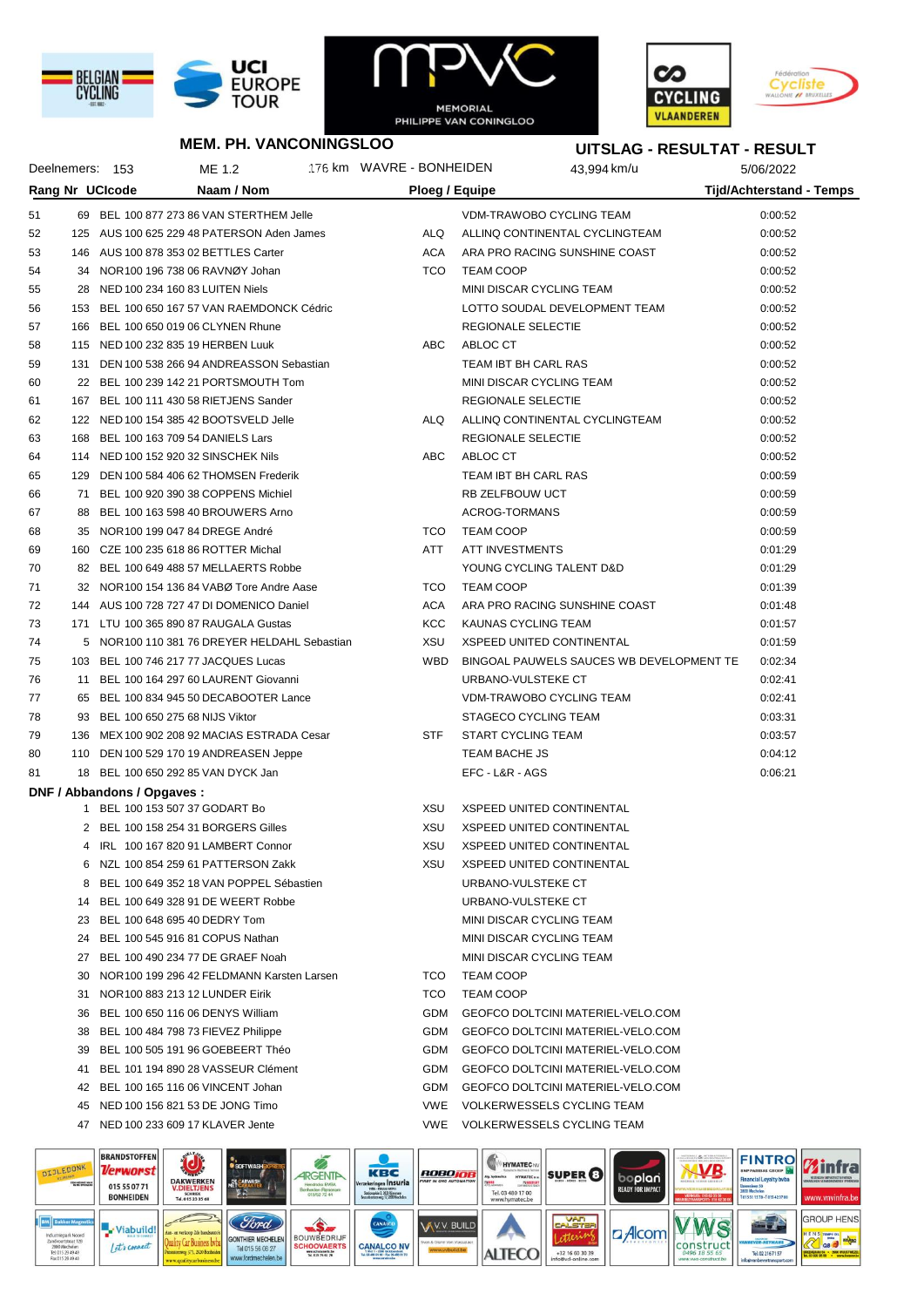





**UITSLAG - RESULTAT - RESULT**

### **MEM. PH. VANCONINGSLOO**

| Deelnemers: 153 |                                      | ME 1.2                                          | 176 km WAVRE - BONHEIDEN |                |                      | 43,994 km/u                              | 5/06/2022                       |
|-----------------|--------------------------------------|-------------------------------------------------|--------------------------|----------------|----------------------|------------------------------------------|---------------------------------|
| Rang Nr UCIcode |                                      | Naam / Nom                                      |                          | Ploeg / Equipe |                      |                                          | <b>Tijd/Achterstand - Temps</b> |
|                 | 48 NED 100 231 469 11 DE VOS Youp    |                                                 |                          |                |                      | VWE VOLKERWESSELS CYCLING TEAM           |                                 |
| 50              |                                      | BEL 100 490 232 75 COURTOIS Arthur              |                          |                |                      | ENTENTE CYCLISTE DE WALLONIE             |                                 |
|                 |                                      | 51 BEL 100 633 074 36 MATTHEWS Robert           |                          |                |                      | ENTENTE CYCLISTE DE WALLONIE             |                                 |
|                 |                                      | 52 BEL 101 103 906 30 DELONGUEVILLE Alexy       |                          |                |                      | ENTENTE CYCLISTE DE WALLONIE             |                                 |
| 53              |                                      | BEL 100 150 042 64 ALLARD François              |                          |                |                      | ENTENTE CYCLISTE DE WALLONIE             |                                 |
| 56              |                                      | BEL 100 490 314 60 WEYDISCH Thibaut             |                          |                |                      | ENTENTE CYCLISTE DE WALLONIE             |                                 |
| 64              |                                      | NED 100 234 346 75 HOPMANS Wouter               |                          |                |                      | VDM-TRAWOBO CYCLING TEAM                 |                                 |
| 67              |                                      | BEL 100 156 760 89 DE NEVE Joerik               |                          |                |                      | <b>VDM-TRAWOBO CYCLING TEAM</b>          |                                 |
| 68              |                                      | BEL 100 865 505 55 VAN GENECHTEN Jelle          |                          |                |                      | VDM-TRAWOBO CYCLING TEAM                 |                                 |
|                 |                                      | 72 BEL 100 164 980 64 VAN LANDEGHEM Elias       |                          |                | RB ZELFBOUW UCT      |                                          |                                 |
| 78              | BEL 100 650 039 26 BRITS Noah        |                                                 |                          |                |                      | YOUNG CYCLING TALENT D&D                 |                                 |
| 80              | BEL 100 154 125 73 GORIS Arne        |                                                 |                          |                |                      | YOUNG CYCLING TALENT D&D                 |                                 |
| 81              |                                      | BEL 100 650 016 03 GOYVAERTS Ibo                |                          |                |                      | YOUNG CYCLING TALENT D&D                 |                                 |
| 83              | BEL 100 153 961 06 PAULUS Aaron      |                                                 |                          |                |                      | YOUNG CYCLING TALENT D&D                 |                                 |
| 84              |                                      | BEL 100 905 573 62 VERDEYEN Seppe               |                          |                |                      | YOUNG CYCLING TALENT D&D                 |                                 |
| 86              |                                      | BEL 100 650 025 12 BEECKMAN Gauthier            |                          |                | ACROG-TORMANS        |                                          |                                 |
| 91              |                                      | BEL 100 649 851 32 D'HOLLANDER Senne            |                          |                | ACROG-TORMANS        |                                          |                                 |
| 92              |                                      | BEL 100 149 209 07 OFFERMANS Michiel            |                          |                |                      | STAGECO CYCLING TEAM                     |                                 |
| 95              | BEL 100 154 713 79 PUT Lars          |                                                 |                          |                |                      | STAGECO CYCLING TEAM                     |                                 |
| 96              |                                      | BEL 100 649 383 49 DECOSTER Michael             |                          |                |                      | STAGECO CYCLING TEAM                     |                                 |
| 97              |                                      | BEL 100 650 178 68 BOECKX Senne                 |                          |                |                      | STAGECO CYCLING TEAM                     |                                 |
| 98              |                                      | BEL 100 649 388 54 VAN ROOSBROECK Jan           |                          |                |                      | STAGECO CYCLING TEAM                     |                                 |
| 99              |                                      | BEL 100 708 831 36 BERNARD Thibaut              |                          | WBD            |                      | BINGOAL PAUWELS SAUCES WB DEVELOPMENT TE |                                 |
| 100             | BEL 100 728 696 16 LOWIE Théo        |                                                 |                          | WBD            |                      | BINGOAL PAUWELS SAUCES WB DEVELOPMENT TE |                                 |
|                 |                                      | 104 BEL 100 510 058 16 VAN RILLAERT Dayan       |                          | WBD            |                      | BINGOAL PAUWELS SAUCES WB DEVELOPMENT TE |                                 |
| 106             | DEN 100 461 211 57 WOER Lauge        |                                                 |                          |                | TEAM BACHE JS        |                                          |                                 |
|                 |                                      | 107 DEN 100 621 783 94 LAURITZEN Peter          |                          |                | TEAM BACHE JS        |                                          |                                 |
| 108             |                                      | DEN 100 596 413 41 ANDERSEN Emil                |                          |                | TEAM BACHE JS        |                                          |                                 |
| 109             |                                      | DEN 100 361 178 31 LARSEN Ruben Zilas           |                          |                | TEAM BACHE JS        |                                          |                                 |
| 111             |                                      | DEN 101 153 927 96 BUGGE Markus                 |                          |                | TEAM BACHE JS        |                                          |                                 |
| 116             |                                      | CZE 100 112 272 27 KOPECKÝ Tomas                |                          | ABC            | ABLOC CT             |                                          |                                 |
| 120             |                                      | NED 100 227 965 96 BRONSWIJK Mike               |                          | <b>ALQ</b>     |                      | ALLINQ CONTINENTAL CYCLINGTEAM           |                                 |
| 124             |                                      | NED 100 231 601 46 GADEMAN Sam                  |                          | <b>ALQ</b>     |                      | ALLINQ CONTINENTAL CYCLINGTEAM           |                                 |
| 126             | NED 100 150 751 94 VAN UUM Lars      |                                                 |                          | <b>ALQ</b>     |                      | ALLINQ CONTINENTAL CYCLINGTEAM           |                                 |
|                 | 128 DEN 100 361 216 69 NJOR Marckus  |                                                 |                          |                | TEAM IBT BH CARL RAS |                                          |                                 |
| 130             |                                      | DEN 100 482 926 44 KASPERSEN Kasper             |                          |                | TEAM IBT BH CARL RAS |                                          |                                 |
| 132             |                                      | DEN 100 538 217 45 SCHRØDER Lucas               |                          |                | TEAM IBT BH CARL RAS |                                          |                                 |
| 133             |                                      | DEN 100 489 294 10 OLSEN Rasmus                 |                          |                | TEAM IBT BH CARL RAS |                                          |                                 |
| 134             |                                      | MEX 100 886 836 46 PEYROT BALVANERA Jorge       |                          | <b>STF</b>     | START CYCLING TEAM   |                                          |                                 |
| 135             |                                      | VEN 100 590 159 92 GUEVARA RAMIREZ Gregory      |                          | <b>STF</b>     | START CYCLING TEAM   |                                          |                                 |
| 138             |                                      | CHI 100 601 207 82 BELTRAN SANTILLANA Guillermo |                          | <b>STF</b>     | START CYCLING TEAM   |                                          |                                 |
| 139             |                                      | URU101 136 492 24 WEICKERT ALTESOR Ivo          |                          | <b>STF</b>     | START CYCLING TEAM   |                                          |                                 |
| 140             |                                      | CHI 100 519 031 65 VERGARA GARCIA Nicolas       |                          | <b>STF</b>     | START CYCLING TEAM   |                                          |                                 |
| 141             |                                      | AUS 100 867 753 72 TREZISE Declan               |                          | <b>ACA</b>     |                      | ARA PRO RACING SUNSHINE COAST            |                                 |
| 145             | AUS 100 111 601 35 WIGGINS Craig     |                                                 |                          | <b>ACA</b>     |                      | ARA PRO RACING SUNSHINE COAST            |                                 |
| 147             |                                      | AUS 100 979 176 42 STENNING Oliver              |                          | ACA            |                      | ARA PRO RACING SUNSHINE COAST            |                                 |
| 152             |                                      | BEL 100 649 941 25 VANDENBRANDEN Noah           |                          |                |                      | LOTTO SOUDAL DEVELOPMENT TEAM            |                                 |
|                 | 158 CZE 100 472 367 58 HETFLEIS Petr |                                                 |                          | ATT            | ATT INVESTMENTS      |                                          |                                 |
|                 |                                      | 162 BEL 100 649 859 40 VAN DE PUTTE Victor      |                          |                | REGIONALE SELECTIE   |                                          |                                 |
|                 |                                      | 165 BEL 100 649 688 63 VAN CAMPENHOUT Jetze     |                          |                | REGIONALE SELECTIE   |                                          |                                 |